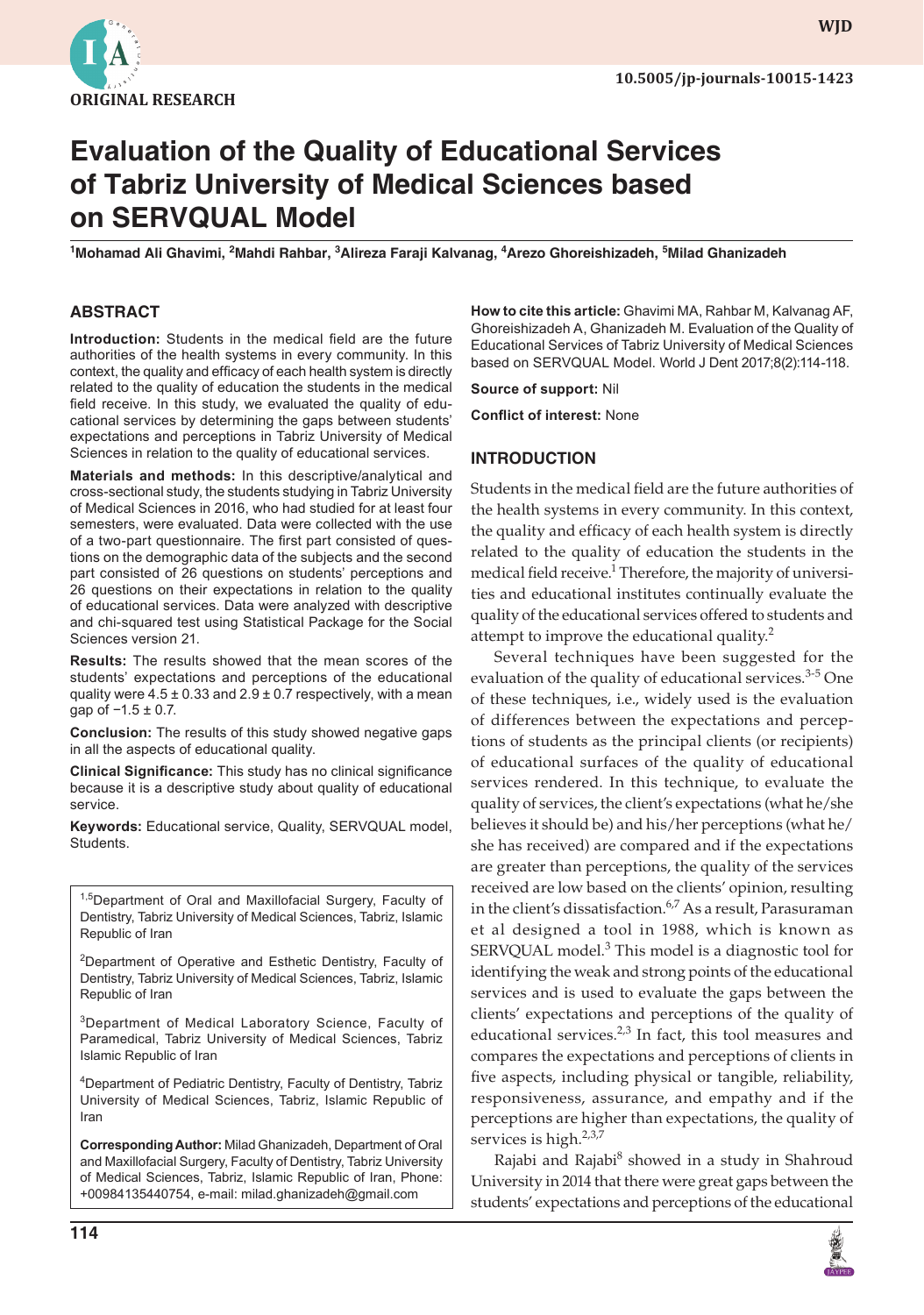services offered by the university and these services did not meet the students' expectations.

A longitudinal study by Nabilou and Khorasani-Zavareh<sup>9</sup> showed that the students in Urmia University of Medical Sciences were dissatisfied with the educational services and there were gaps in all the aspects.

A similar study in Australia showed that the students' expectations in relation to educational services were not met, forcing some students to leave the university.<sup>10</sup>

In a study by Barnes,<sup>11</sup> too, use of SERVQUAL tool among Chinese students showed negative gaps in all the aspects of educational quality.

Now, that the universities in Iran are moving toward qualitative developments rather than quantitative development, it is necessary to carry out such studies in Iran more than ever. In addition, since no such study has been carried out in Tabriz University of Medical Sciences, this study was undertaken to evaluate the quality of educational services by determining the gaps between students' expectations and perceptions in Tabriz University of Medical Sciences in relation to the quality of educational services.

### **MATERIALS AND METHODS**

In this descriptive/analytical and cross-sectional study, the students studying in Tabriz University of Medical Sciences in 2016, who had studied for at least four semesters, were evaluated. The sample size was estimated at 370 subjects using the Cochrane formula, which increased to 400 subjects by considering an approximate response rate of 90%. Sampling was carried out using the simple random and stratified sampling techniques in terms of the number of students in each faculty.

Data were collected with the use of a two-part questionnaire. The first part consisted of questions on the demographic data of the subjects and the second part consisted of 26 questions on students' perceptions and 26 questions on their expectations in relation to the quality of educational services. This part of the questionnaire was designed based on SERVQUAL tool and by considering the five aspects of the quality of services, including physical and tangible, reliability, responsiveness, empathy, and assurance.

The questions on perceptions of the quality of educational services (the status quo) evaluated what they perceived as the quality of education and the questions on expectations determined their expectations of the quality of educational services (the ideal situation). To reply to the questions on the questionnaire, Likert's 5-point scoring system was used, and the subjects were able to choose one of the following choices for each question: Strongly agree = 5, agree = 4, no idea = 3, disagree = 2, and strongly disagree = 1.

In the first stage, after the sampling procedure, the questionnaires were distributed and collected. Then the questionnaires on expectations from a favorable university were distributed among the same subjects and then collected. To determine the gap in quality, the students' scores on the *status quo* of educational services (their perception of the educational services rendered) were compared with their scores for the favorable quality of educational services (their expectations of the quality of services). A positive score was considered a high quality of the educational services offered relative to the students' expectations and a negative score indicated that the educational services did not satisfy the students' expectations and there were gaps between expectations and the *status quo*. A zero score indicated the absence of a gap between expectations and the educational quality.

Previous studies have shown the validity of this questionnaire. In addition, the reliability of the questionnaire has been confirmed by Cronbach's alpha at a range of 0.78 to 0.94.<sup>1,12</sup> However, for better reliability, its content validity was confirmed under the supervision of professors. Furthermore, its reliability was confirmed by calculating Cronbach's alpha at 0.89 in the two fields of expectations and perceptions.

## **Ethical Approval**

All the ethical and the humanity considerations were considered and performed according to the Helsinki humanity research declaration. The Ethics Committee of the Tabriz University of Medical Sciences approved all the humans' experiments.

Data were analyzed with descriptive statistics (frequencies, means ± standard deviations) and chi-squared test using Statistical Package for the Social Sciences (SPSS) version 21. Statistical significant was set at  $p < 0.05$ .

# **RESULTS**

In this study, 402 students in Tabriz University of Medical Sciences, with the mean age of  $19.9 \pm 6$  years, were evaluated; 54% of the students were males and 46% were females. Table 1 presents the frequencies of the students in different fields or majors separately.

**Table 1:** The frequencies (percentages) of students participating in the study separately in each field

| Major or field                     | Number (%) |
|------------------------------------|------------|
| Dentistry                          | 51(12.7)   |
| Medicine                           | 49 (12.2)  |
| Pharmaceutics                      | 45 (11.2)  |
| Paramedical                        | 54 (13.4)  |
| Rehabilitation                     | 50(12.4)   |
| Nutrition and hygiene              | 50(12.4)   |
| Management of therapeutic services | 53 (13.2)  |
| Nursing and midwifery              | 50 (12.4)  |
|                                    |            |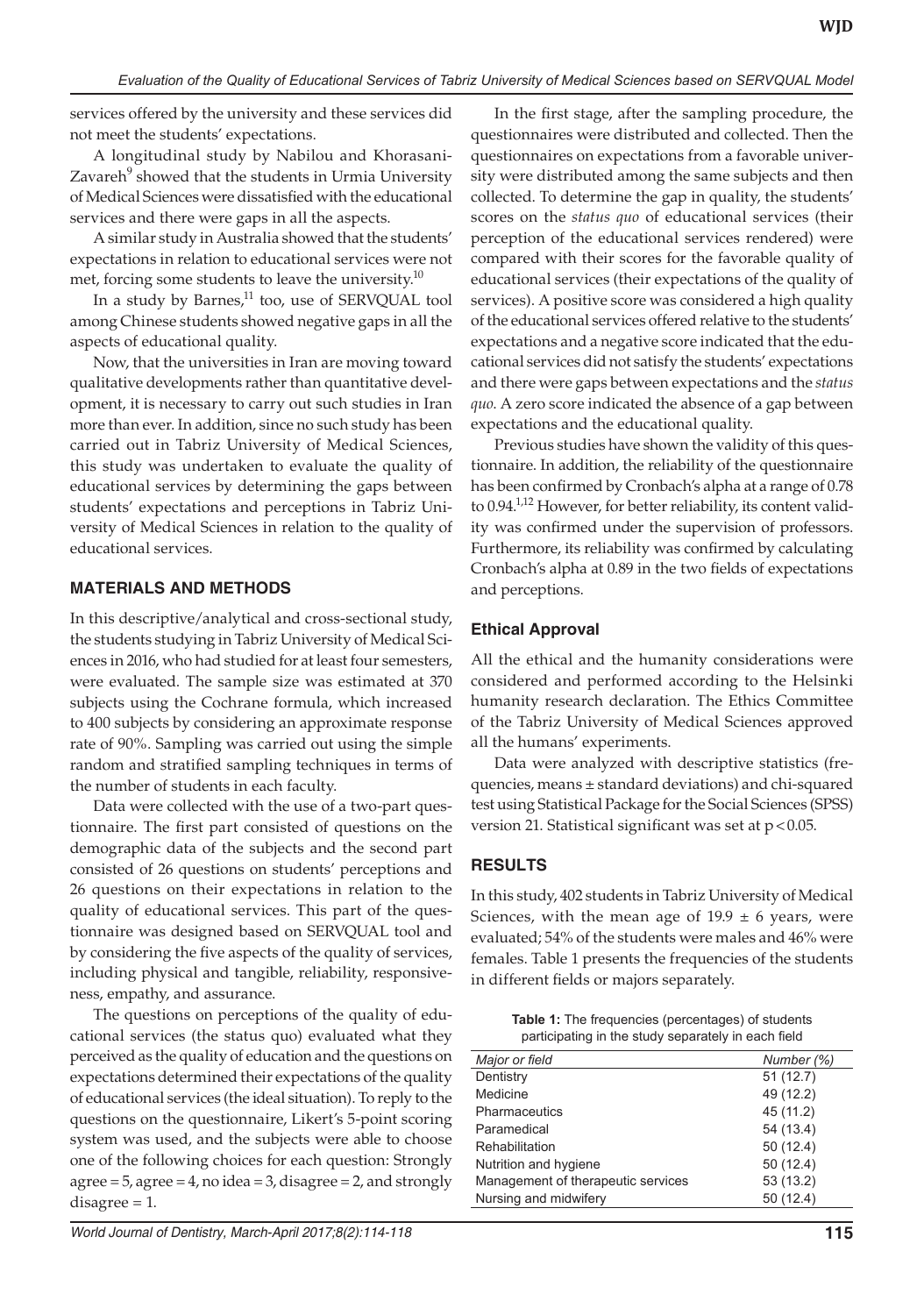The results showed that the mean scores of the students' expectations and perceptions of the educational quality were  $4.5 \pm 0.33$  and  $2.9 \pm 0.7$  respectively, with a mean gap of  $-1.5 \pm 0.7$ . In other words, based on the students' opinions, the educational quality was less than that expected by the students and did not satisfy them. Table 2 presents the mean scores of expectations, perceptions, and gaps of the quality of educational services separately for each statement on the questionnaire and the different aspects of SERVQUAL model.

As shown in Table 2, in all the aspects of educational quality, there were negative gaps and the services did not meet the students' expectations. In the evaluation of the statements on the questionnaire separately, the greatest and least gaps were reported to the quality of equipment (new equipment and educational materials) and the professional and neat appearance of professors respectively. In addition, the greatest and least gaps were related to responsiveness and assurance. Analysis of variance (ANOVA) showed that the differences were statistically significant ( $p = 0.008$ ).

**Table 2:** The mean scores of expectations, perceptions, and gaps of the educational quality separately for each statement on the questionnaire and the aspects of the quality of educational services based on the students' opinions

| <b>Dimensions of service</b>                                                                                                    | Expectations    | Perceptions     | Gap              |
|---------------------------------------------------------------------------------------------------------------------------------|-----------------|-----------------|------------------|
| Tangible                                                                                                                        |                 |                 |                  |
| Neat and professional appearance of the personnel and academic staff members                                                    | 4.37            | 3.57            | $-0.78$          |
| The attractiveness of the atmosphere and physical facilities including classes                                                  | 4.46            | 2.57            | $-1.88$          |
| Efficacy and novelty of equipment and educational materials                                                                     | 4.6             | 2.49            | $-2.1$           |
| The attractiveness of the tools and equipment used by the professors (slides,<br>books, pamphlets, etc.)                        | 4.48            | 2.98            | $-1.49$          |
| Total                                                                                                                           | $4.49 \pm 0.48$ | $2.9 \pm 0.8$   | $-1.58 \pm 0.97$ |
| Responsiveness                                                                                                                  |                 |                 |                  |
| Availability of advisors and consultants when the students need them                                                            | 4.47            | 2.7             | $-1.69$          |
| Easy access of students to educational managers to express their opinions and<br>suggestions in relation to educational matters | 4.43            | 2.68            | $-1.73$          |
| Introducing appropriate sources to students for further studies                                                                 | 4.5             | 3.04            | $-1.49$          |
| The possibility of taking students' opinions into account in relation to educational<br>matters, such as examination timetables | 4.43            | 2.63            | $-1.79$          |
| Total                                                                                                                           | $4.47 \pm 0.44$ | $2.78 \pm 0.88$ | $-1.68 \pm 0.96$ |
| Empathy                                                                                                                         |                 |                 |                  |
| Respectful behavior of professors toward students                                                                               | 4.59            | 3.07            | $-1.51$          |
| Appropriate time of classes                                                                                                     | 4.5             | 2.7             | $-1.77$          |
| Professors' flexibility in special situations that students might encounter                                                     | 4.49            | 2.6             | $-1.83$          |
| Assigning a proper volume of homework related to lessons (neither too much<br>nor too little)                                   | 4.26            | 2.83            | $-1.42$          |
| Good behavior of educational personnel toward students                                                                          | 4.55            | 2.97            | $-1.57$          |
| Availability of a calm environment within the faculty for students to study in                                                  | 4.6             | 3.37            | $-1.44$          |
| Total                                                                                                                           | $4.5 \pm 0.39$  | $2.94 \pm 0.77$ | $-1.57 \pm 0.86$ |
| Reliability                                                                                                                     |                 |                 |                  |
| Presentation of lessons in a manner for students to understand                                                                  | 4.6             | 2.95            | $-1.4$           |
| Easy access of students to references in the university                                                                         | 4.55            | 2.84            | $-1.7$           |
| Acquisition of better grades by students when trying harder                                                                     | 4.49            | 3.1             | $-1.4$           |
| Informing the student of the results of their evaluations                                                                       | 4.37            | 2.75            | $-1.61$          |
| Registration and preservation of educational records without any mistakes                                                       | 4.43            | 3.08            | $-1.3$           |
| Presentation of lessons in each session in an orderly and coherent manner                                                       | 4.5             | 2.96            | $-1.53$          |
| Fulfilling the responsibilities by the education office personnel on time                                                       | 4.38            | 2.94            | $-1.43$          |
| Total                                                                                                                           | $4.48 \pm 0.43$ | $2.97 \pm 0.79$ | $-1.53 \pm 0.87$ |
| Assurance                                                                                                                       |                 |                 |                  |
| Preparing students for their future career by presenting proper practical and<br>theoretical lessons                            | 4.6             | 2.8             | $-1.36$          |
| Allocation of time for answering the students' questions and explaining the lessons<br>out of class                             | 4.2             | 2.8             | $-1.44$          |
| Availability of adequate references to increase the students' knowledge                                                         | 4.6             | 2.8             | $-1.7$           |
| Adequate knowledge of professors                                                                                                | 4.6             | 3.4             | $-1.19$          |
| Discussing and exchanging views about the lessons by professors in classes                                                      | 4.5             | 3.18            | $-1.36$          |
| Total                                                                                                                           | $4.55 \pm 0.37$ | $3.03 \pm 0.88$ | $-1.5 \pm 0.98$  |

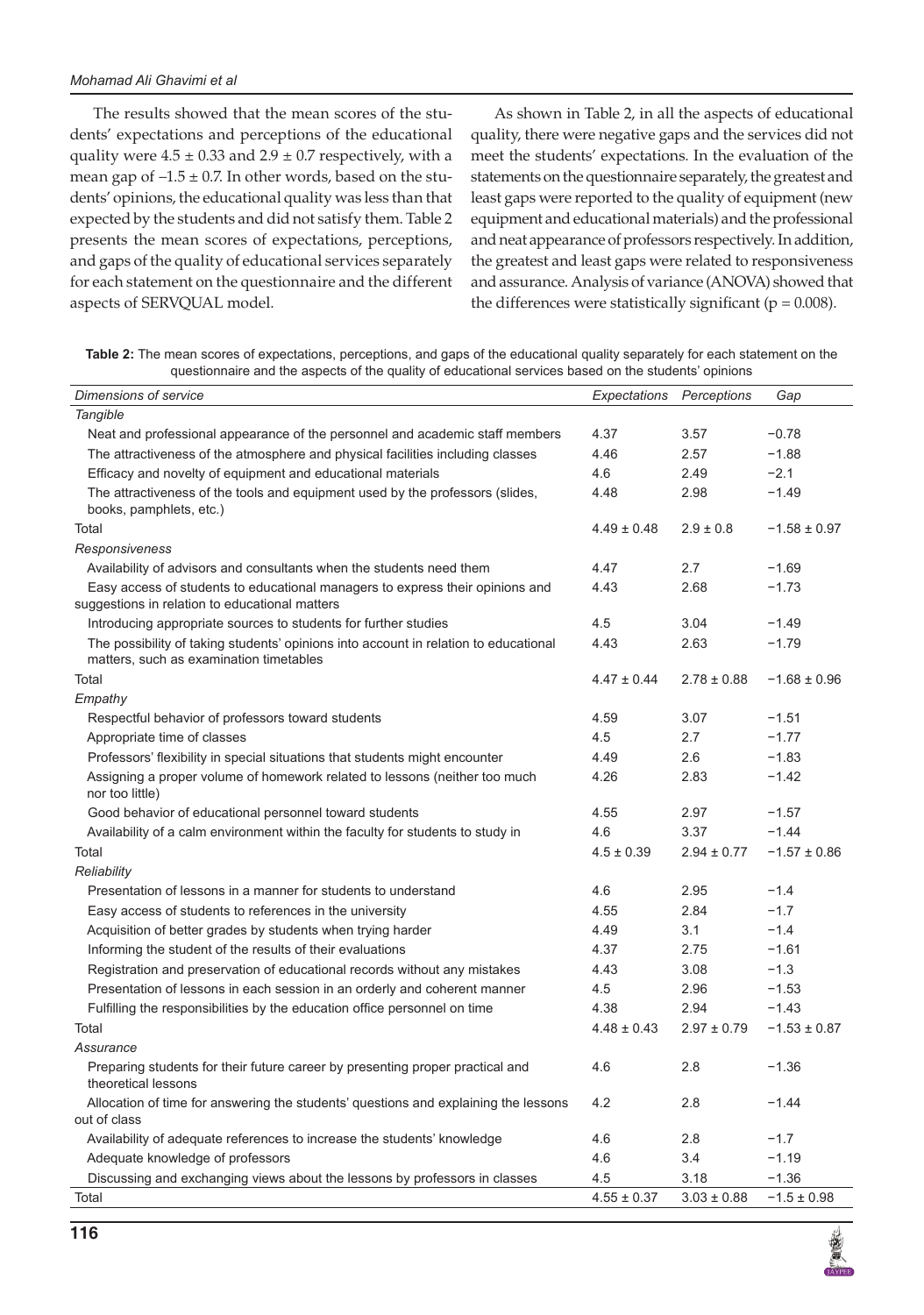*Evaluation of the Quality of Educational Services of Tabriz University of Medical Sciences based on SERVQUAL Model*

|                                    | Expectations    | Perceptions     | Gap              |
|------------------------------------|-----------------|-----------------|------------------|
| Gender                             |                 |                 |                  |
| Male students                      | $4.47 \pm 0.33$ | $2.96 \pm 0.74$ | $-1.5 \pm 0.81$  |
| Female students                    | $4.56 \pm 0.31$ | $2.9 \pm 0.61$  | $-1.65 \pm 0.71$ |
| Major                              |                 |                 |                  |
| Paramedical                        | $4.6 \pm 021$   | $2.58 \pm 0.4$  | $-2.05 \pm 0.43$ |
| Nursing and midwifery              | $4.49 \pm 0.13$ | $2.58 \pm 0.35$ | $-1.91 \pm 0.37$ |
| Rehabilitation                     | $4.36 \pm 0.1$  | $2.59 \pm 0.3$  | $-1.77 \pm 0.31$ |
| Dentistry                          | $4.7 \pm 0.29$  | $2.93 \pm 0.61$ | $-1.76 \pm 0.68$ |
| Management of therapeutic services | $4.42 \pm 0.16$ | $2.89 \pm 0.63$ | $-1.52 \pm 0.67$ |
| Medicine                           | $4.63 \pm 0.36$ | $3.18 \pm 0.81$ | $-1.44 \pm 0.92$ |
| Nutrition and hygiene              | $4.39 \pm 0.49$ | $3.34 \pm 0.87$ | $-1 \pm 0.86$    |
| <b>Pharmaceutics</b>               | $4.38 \pm 0.48$ | $3.48 \pm 0.78$ | $-0.9 \pm 0.91$  |

**Table 3:** The mean scores of expectations, perceptions, and quality gaps separately for both genders and for different study fields

As shown in Table 3, there were greater gaps in the quality of services based on female students' opinions compared with male students' opinions, and the female students were dissatisfied with the quality of educational services to a higher rate compared with male students; t-test for independent groups showed that this difference was significant statistically ( $p = 0.005$ ). To compare the scores of the gaps in the quality of educational services between different faculties ANOVA was used, and the results showed significant differences in the quality of educational services between different faculties based on the opinions of students with the greatest gap score of  $-2.05 \pm 0.43$  in the educational quality of paramedical faculty and the least in the pharmaceutics faculty with a mean of  $-0.9 \pm 0.91$  (p = 0.0001).

#### **DISCUSSION**

The results of this study showed negative gaps in all the aspects of the quality of educational services and the relevant statements on the questionnaire; in other words, based on the students' opinions, the educational services of the university were below the expectations and measures should be adopted to meet the students' expectations.

Different studies in medical universities in Urmia,<sup>9</sup> Hormozgan,<sup>1</sup> Zahedan,<sup>13</sup> Shiraz,<sup>14</sup> and Shahroud<sup>8</sup> have shown gaps between the students' expectations and the real situations. In studies by Mukhopadhyay $12$  in India, Barnes<sup>11</sup> in China, and Tan and Kek<sup>15</sup> in Singapore, similar results have been achieved. This might indicate that the country's educational system has not been based on the students' demands and expectations and the educational system has not been able to fulfill its commitments and satisfy the students' expectations, necessitating some reforms in the system. Although high and unrealistic expectations of students from their universities might explain these gaps, since the students are the main recipients of these educational services, their expectations should be taken into account.

In addition, in this study, there was a significant difference in the mean gaps in the quality of education between male and female students with greater gaps in the quality based on the female students' opinions compared with male students.

In addition, the gap was the widest based on the opinions of paramedical faculty students among all the other students. The least quality gap was reported by the students in the Faculty of Pharmaceutics.

In other words, the female and male students in the paramedical faculty expressed the least level of satisfaction with the quality of education. In general, it can be pointed out that the quality of a service depends on the opinions of individuals and might have different meanings for different individuals (males and females or students in different fields).

In this study, the greatest negative gap was noted with responsiveness, with the least in assurance, consistent with the results of a study by Nabilou and Khorasani-Zavareh<sup>9</sup> in Urmia University of Medical Sciences. It appears a greater negative gap in responsiveness indicates that the advising and consulting professors are almost unavailable when the students need them. On the contrary, less attention is paid to the students' opinions about educational subjects.

In a study by Aghamolaei and Zare $^1$  in Hormozgan University of Medical Sciences, the greatest quality gap was noted in responsiveness, with the least in reliability. After responsiveness, the physical aspect ranked the second in relation to the gap.

Mukhopadhyay<sup>12</sup> carried out a study in Bengal, India, in 2016. The results showed the greatest gap in the physical aspect.

In a study by  $Ruby^{16}$  on the satisfaction of students with the quality of educational services, reliability and assurance exhibited the greatest and least negative gaps in quality respectively; however, in the physical aspect there was a positive quality gap and the students' perceptions of the quality of educational services exceeded their expectations.